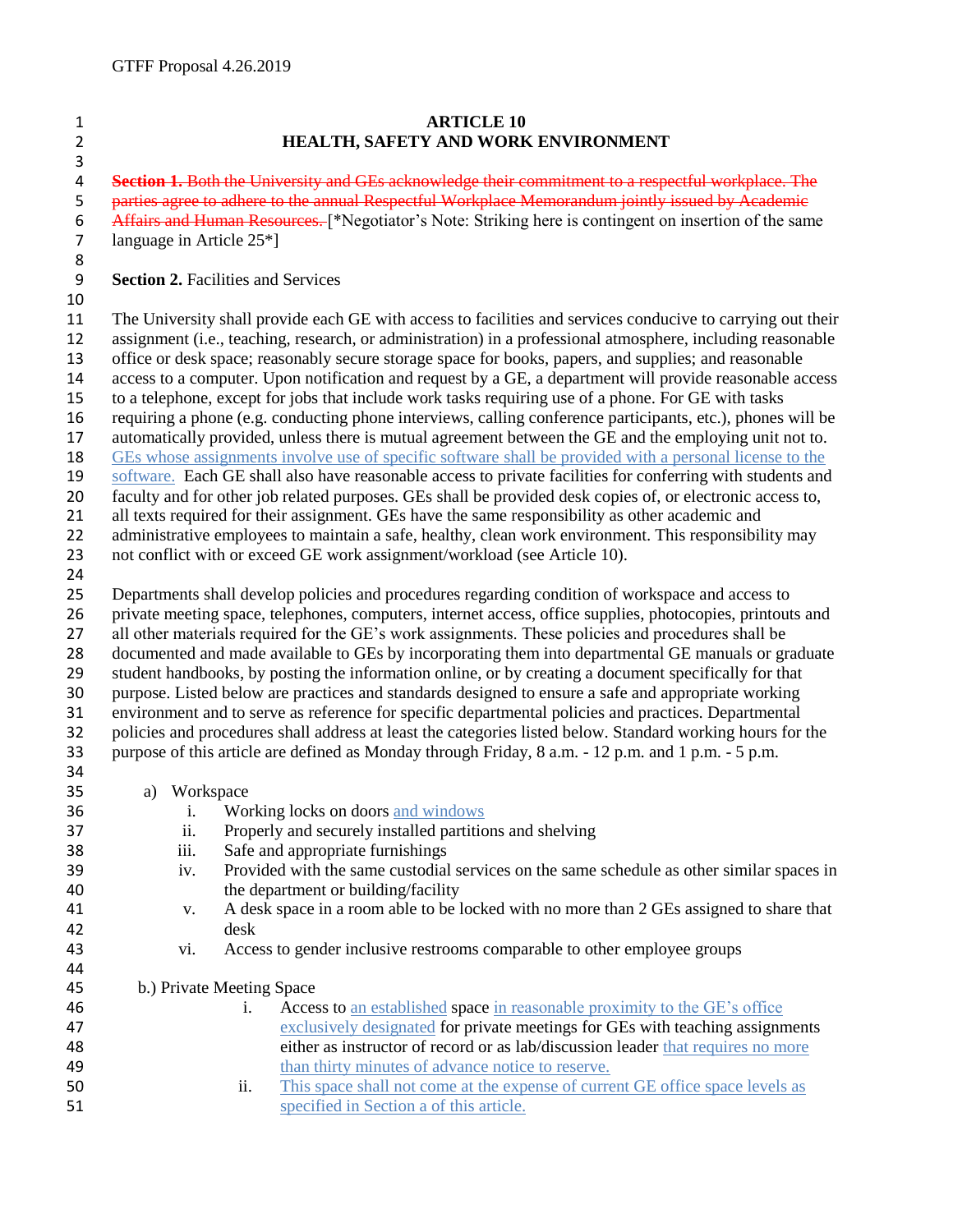| 52<br>53       | c)           | <b>Access to Computers</b>                                                                                                                                                                                                                                                                  |  |  |
|----------------|--------------|---------------------------------------------------------------------------------------------------------------------------------------------------------------------------------------------------------------------------------------------------------------------------------------------|--|--|
| 54             |              |                                                                                                                                                                                                                                                                                             |  |  |
| 55<br>56<br>57 | i.           | Easy and reasonable access, at least during standard working hours, to computers equipped with<br>software typically provided other departmental staff and as it relates to GE assignments.<br>Departments may send out requests to determine if computers will be utilized by GEs for work |  |  |
| 58<br>59       | ii.          | duties, and if by mutual agreement they are not being utilized, they may be removed.<br>Easy and reasonable access to internet necessary to carry out work assignments.                                                                                                                     |  |  |
| 60<br>61       | d)           | Access to Telephones (for all GEs with duties requiring phones, or upon GE request)                                                                                                                                                                                                         |  |  |
| 62             |              |                                                                                                                                                                                                                                                                                             |  |  |
| 63<br>64<br>65 | i.<br>ii.    | Easy and reasonable access to telephones necessary to carry out work assignments<br>Access to voicemail or other messaging service                                                                                                                                                          |  |  |
| 66<br>67       | e)           | Access to Office Supplies, Photocopies, and Printouts                                                                                                                                                                                                                                       |  |  |
| 68             | i.           | GEs working under the direction of an instructor of record whose supervisor is an instructor of                                                                                                                                                                                             |  |  |
| 69<br>70       |              | record (that is, GEs working as teaching assistants, lab leaders, or discussion section leaders),<br>administrative GEs, and research GEs shall have access to supplies necessary to accomplish the                                                                                         |  |  |
| 71             |              | tasks associated with their assignments as directed by their supervisors. These shall be available                                                                                                                                                                                          |  |  |
| 72             |              | at no personal cost to the GEs and does not preclude limitations placed upon the supervisors $\Theta$ .                                                                                                                                                                                     |  |  |
| 73<br>74       | ii.          | instructors of record.<br>GEs working as instructors of record shall have limits on quantity and out-of- pocket costs for                                                                                                                                                                   |  |  |
| 75             |              | necessary supplies that are substantially similar to other instructional staff with comparable                                                                                                                                                                                              |  |  |
| 76             |              | instructional assignments in the department. Access to these supplies shall be available at least                                                                                                                                                                                           |  |  |
| 77             |              | during departmental standard working hours.                                                                                                                                                                                                                                                 |  |  |
| 78             |              |                                                                                                                                                                                                                                                                                             |  |  |
| 79<br>80       | f)<br>i.     | <b>GE</b> Assistance<br>Departments with GEs who work as instructors of record shall specify how GE assistance for the                                                                                                                                                                      |  |  |
| 81<br>82       |              | instructor-of record GEs shall be apportioned.                                                                                                                                                                                                                                              |  |  |
| 83<br>84       | $\mathbf{g}$ | <b>Kitchen Facilities</b>                                                                                                                                                                                                                                                                   |  |  |
| 85<br>86       | i.           | Access to the same or similar facilities as other faculty and staff in the department.                                                                                                                                                                                                      |  |  |
| 87<br>88       | ii.          | When no kitchen facilities exist, GEs and/or the Union have a right to request kitchen facilities.                                                                                                                                                                                          |  |  |
| 89<br>90<br>91 | h)           | Disability Access [*Negotiator Note: Disability access language in this Article remains pending<br>the decisions from the Disability Access Subgroup*]                                                                                                                                      |  |  |
| 92             | 1.           | In the provisions throughout this Article, "access" shall be read to include appropriate                                                                                                                                                                                                    |  |  |
| 93<br>94       |              | accommodations for GEs with disabilities, including but not limited to building location and<br>layout, furniture, equipment, and software.                                                                                                                                                 |  |  |
| 95             | iii.         | No disciplinary action shall be taken against GEs who are unable to complete work duties due                                                                                                                                                                                                |  |  |
| 96<br>97       |              | unreasonable delays or denials of accommodations as described in Section 9.                                                                                                                                                                                                                 |  |  |
| 98<br>99       | iv.          | GEs with registered disabilities through the Office of Human Resources shall be eligible for<br>parking passes at no cost to the GE.                                                                                                                                                        |  |  |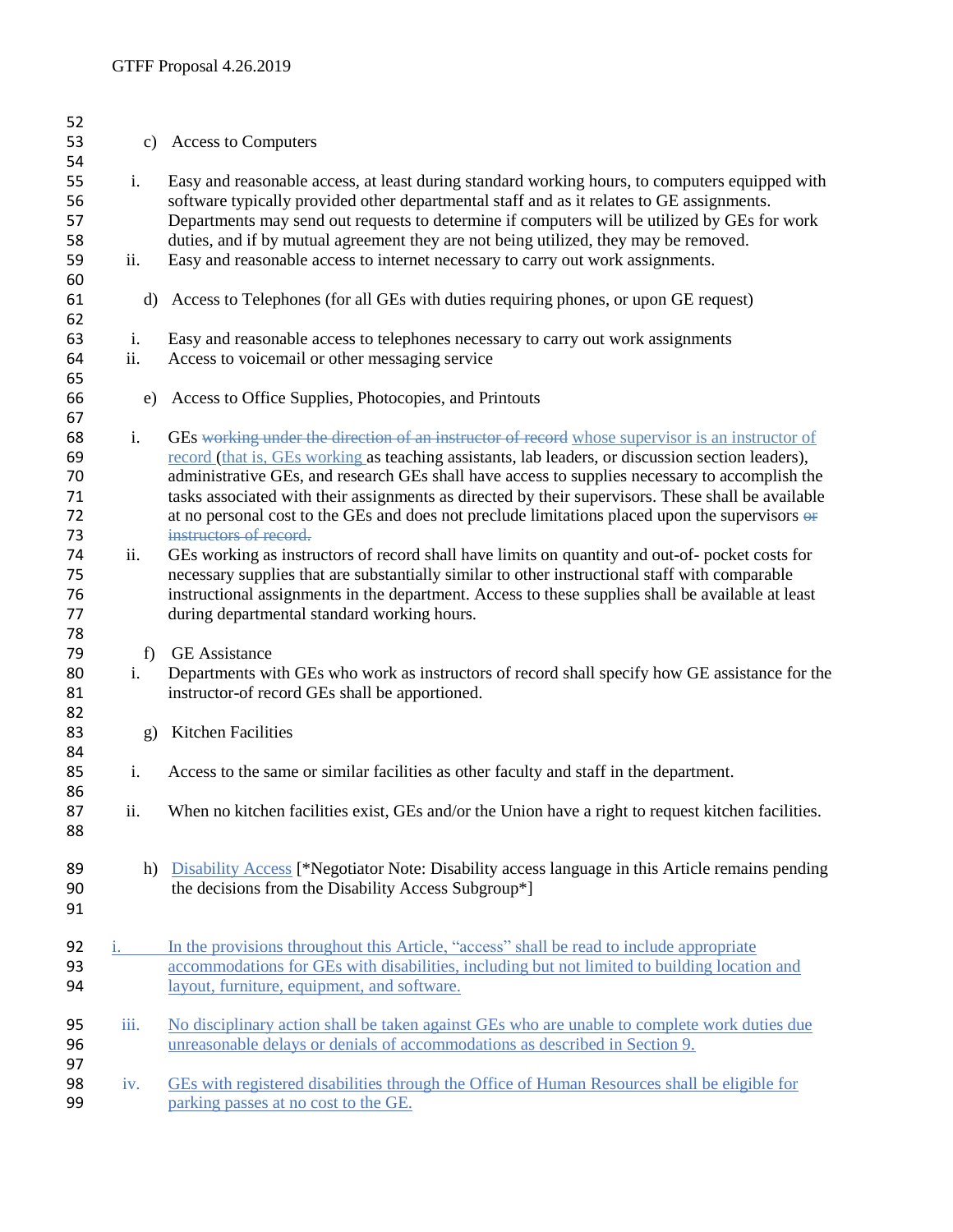## 

**Section 3. Health and Safety** 

103 The University acknowledges upholds an obligation to provide a safe, clean, and healthy environment, including freedom from exposure to inappropriate behavior and discrimination as outlined in Appendix D and article 8, for its employees on the University of Oregon campus and in University-owned or controlled facilities, and agrees to do so in accordance with any and all applicable local, State, and Federal laws pertaining to occupational safety and health. GEs may refuse to work in unsafe spaces, whether or not the space is owned or controlled by the University. a) Training: The University shall see that GEs are properly instructed and supervised in the safe operation of any machinery, tools, equipment, process, or practice that they are authorized to use or apply during the course and scope of their employment. GEs will attend all required training on workplace health and safety provided by the University and this training will be provided at 113 the employee's regular rate of pay. b) Equipment: It is the responsibility of the University to provide, at no cost to the GE, all necessary personal protective equipment (PPE) and training in the proper use of any issued PPE. c) The University shall provide for and maintain in safe working condition all tools and equipment required for the execution of GE duties. d) If, after reporting to the supervisor that a specific task or assignment may jeopardize personal health or safety, correction is not made, that employee may refuse to perform such activity without penalty until the appropriate health or safety officer has reviewed the situation and made a finding. The University shall notify the GTFF of each determination that is made. e) When OR-OSHA provides notice that it plans to inspect University facilities where GEs work, the Union shall be notified as soon as possible if possible. A Union official, upon request, shall be allowed to accompany the inspector if possible. 130 f) The Union shall be afforded representation on the University Safety Advisory Committee. g) Once the time and location of assignments have been established, a GE who has security concerns about these aspects of their assignment, or concerns about exposure to inappropriate behavior or discrimination, will have until one week prior to the start of classes to submit a petition to the hiring unit stating their reason for requesting a reassignment. The hiring unit will prescribe a remedy and/or make an effort to reassign the GE. If the hiring unit is unable to reassign the GE or prescribe a remedy acceptable to the GE, they may either accept the original assignment or resign 138 their appointment for the term. h) GEs who are nursing shall be afforded appropriate access to secure, private, and sanitary lactation space, other than a public restroom or toilet stall. The university will make reasonable efforts to ensure that such spaces are in close proximity to a GE's primary work space. If private and secure, lactation spaces may include the GE's work area or a child- care facility. The university 144 shall provide permanent provide at minimum five (5) permanent lactation spaces in each building on the Eugene campus. GEs employed at a facility other than the Eugene campus may request a lactation space.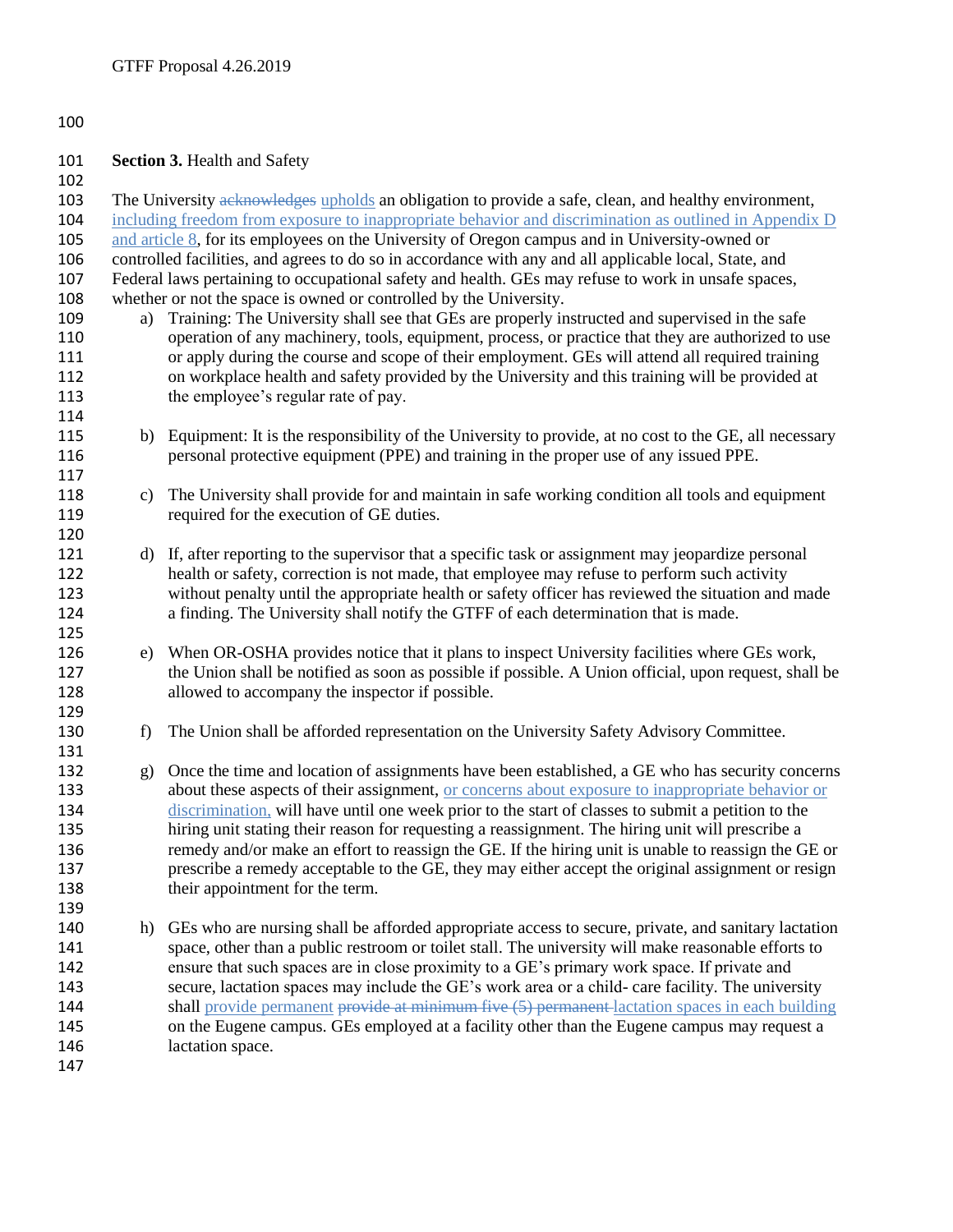148 i) GEs who were employed during the spring term and who have accepted an appointment for the 149 following fall term shall retain their membership to the UO Recreation Center during the summer term. Such GEs are exempt from the UO Recreation Center summer membership fee. 152 i) GEs who are employed at a location other than the main Eugene campus shall be compensated the equivalent amount for membership at the UO Recreation Center per term. 155 A GE who has resigned their appointment following the process outlined here shall be put on a departmental priority reappointment list until the end of the academic year or until another appointment of equal duration is made, whichever comes first. GEs on the priority reappointment list shall receive first consideration by the department for other suitable appointments before employing new GEs. A GE on the priority list who declines a subsequent appointment offer that is substantially similar to the position which they resigned and for which they are qualified shall be taken off the priority reappointment list for that term. However, if the GE does not accept the subsequent appointment offer based on the security concern identified in the above-mentioned petition process, they may remain on the priority list by stating in writing that the same security concern still applies. **Section 4.** The Union may provide to the University a list in priority order of those facilities and services it believes do not meet the requirements of Section 1 and Section 2 of this Article. Within forty-five (45) days of presentation of the list, the University shall advise the Union of its evaluation of the list and the University's plan to remedy those items which it believes to be deficient. **Section 5.** Suppression of electronic publication by the University of information about a GE shall be by active permission of the GE. **Section 6.** In the event office or work space is temporarily made unavailable for use by the University, the department shall arrange alternate workspace for immediate use or make an appropriate adjustment to work duties. **Section 7.** Professional Ethics For the purposes of this section, professional code of ethics refers to guidelines for conduct published by recognized professional associations. Graduate Employees shall not be barred from consulting with their professional association or outside legal counsel should an ethical concern arise at their workplace. GEs who believe they are being asked to perform a work duty in violation of a recognized professional code of conduct may call for a meeting with their department/unit head (or department/unit head's supervisor if the department/unit head is the party asking for the work to be performed) to discuss the matter. The GE shall have the right to have their Union representative present at such meeting. **Section 8.** As personnel forms related to GEs are revised, the forms shall be updated to be gender inclusive. Forms used most commonly will be updated immediately; these forms include: appointment letters, job descriptions, department handbooks, Graduate Assistance Fund forms, Jesse M Bell Grant form, GDRSs, and all forms listed here https://gradschool.uoregon.edu/staff/gtf-forms. This provision will not apply where mandatory State or Federal forms are not available with gender-inclusive terminology. **Section 9.** The University shall provide an employment disability accommodations process for all GEs in 196 accordance with the Americans with Disabilities Act.